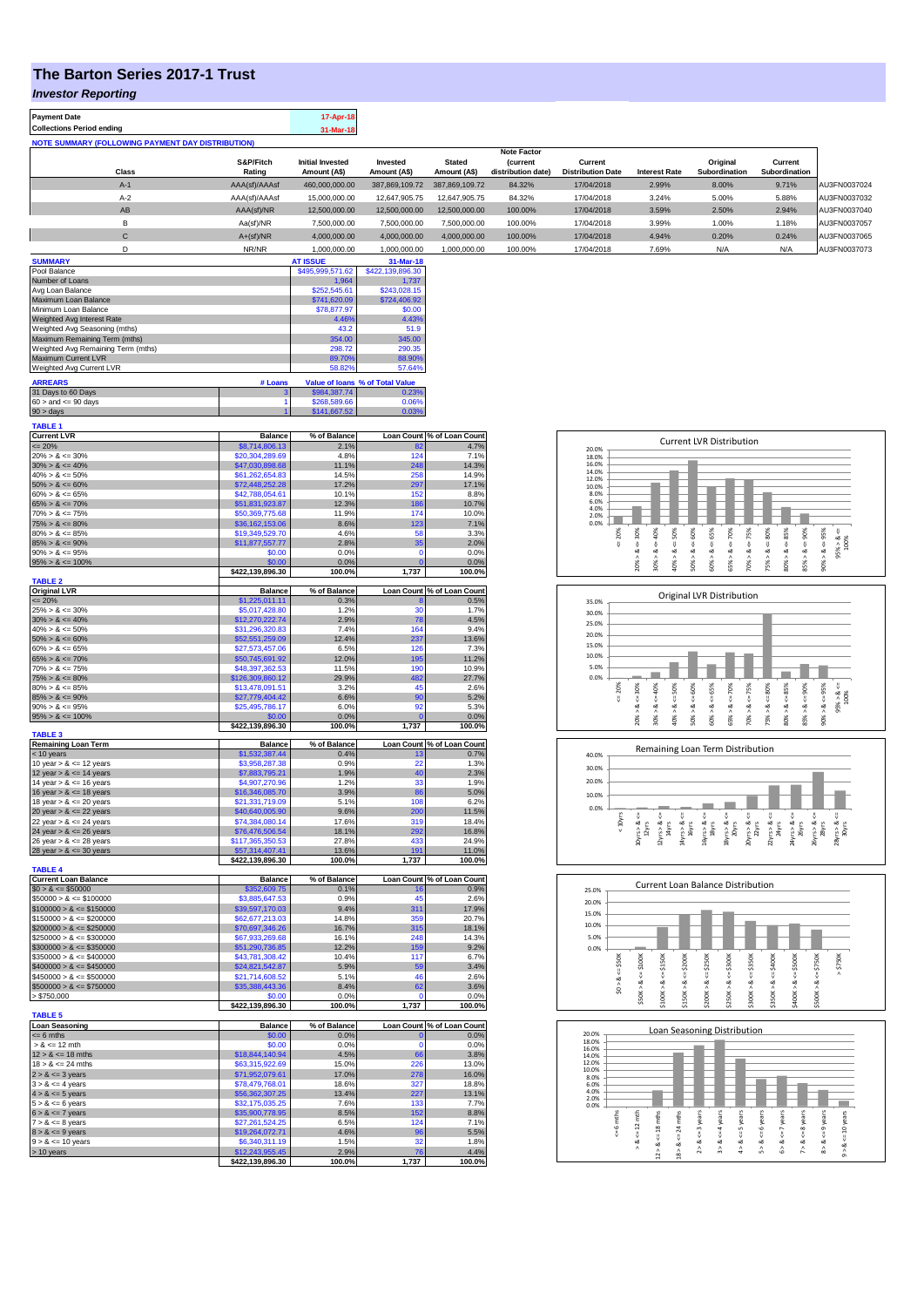## **The Barton Series 2017-1 Trust**

## *Investor Reporting*

| <b>Payment Date</b>                                                          |                                     | 17-Apr-18             |                   |                                     |
|------------------------------------------------------------------------------|-------------------------------------|-----------------------|-------------------|-------------------------------------|
| <b>Collections Period ending</b>                                             |                                     | 31-Mar-18             |                   |                                     |
| TABLE <sub>6</sub>                                                           |                                     |                       |                   |                                     |
| Postcode Concentration (top 10 by value)                                     | <b>Balance</b>                      | % of Balance          |                   | Loan Count % of Loan Count          |
| 2650                                                                         | \$9,223,918.72                      | 2.2%                  |                   | 2.5%                                |
| 2914                                                                         | \$7,956,102.38                      | 1.9%                  | 23                | 1.3%                                |
| 2615                                                                         | \$7,777,467.79                      | 1.8%                  | 30                | 1.7%                                |
| 6210                                                                         | \$7,296,767.87                      | 1.7%                  | 36                | 2.1%                                |
| 2905                                                                         | \$6,959,439.42                      | 1.6%                  | 26                | 1.5%                                |
| 2602                                                                         | \$6,836,185.06                      | 1.6%                  | 24                | 1.4%                                |
| 5108                                                                         | \$6,809,280.86                      | 1.6%                  | 38                | 2.2%<br>1.0%                        |
| 2617<br>5109                                                                 | \$5,711,448.11                      | 1.4%                  | 18<br>29          |                                     |
| 2913                                                                         | \$5,644,237.33<br>\$5,549,615.76    | 1.3%<br>1.3%          | 21                | 1.7%<br>1.2%                        |
|                                                                              |                                     |                       |                   |                                     |
| <b>TABLE 7</b>                                                               |                                     |                       |                   |                                     |
| <b>Geographic Distribution</b>                                               | <b>Balance</b>                      | % of Balance<br>18.3% | 8۰ ج              | Loan Count % of Loan Count<br>16.2% |
| <b>Australian Capital Territory</b><br>New South Wales                       | \$77,132,217.92<br>\$68,825,342.84  | 16.3%                 | 276               | 15.9%                               |
| Northern Territory                                                           | \$1,251,422.05                      | 0.3%                  | 5                 | 0.3%                                |
| Queensland                                                                   | \$13,690,338.85                     | 3.2%                  | 54                | 3.1%                                |
| South Australia                                                              | \$174,205,650.77                    | 41.3%                 | 802               | 46.2%                               |
| Tasmania                                                                     | \$757,381.94                        | 0.2%                  | 2                 | 0.1%                                |
| Victoria                                                                     | \$10,411,054.56                     | 2.5%                  | 37                | 2.1%                                |
| Western Australia                                                            | \$75,866,487.37                     | 18.0%                 | 280               | 16.1%                               |
|                                                                              | \$422,139,896.30                    | 100.0%                | 1,737             | 100.0%                              |
| TABLE <sub>8</sub>                                                           |                                     |                       |                   |                                     |
| Metro/Non-Metro/Inner-City<br>Metro                                          | <b>Balance</b>                      | % of Balance          | 1335              | Loan Count % of Loan Count          |
| Non-metro                                                                    | \$329,599,350.88<br>\$91,588,485.93 | 78.1%<br>21.7%        | 398               | 76.9%<br>22.9%                      |
| Inner city                                                                   | \$952,059.49                        | 0.2%                  |                   | 0.2%                                |
|                                                                              | \$422,139,896.30                    | 100.0%                | 1,737             | 100.0%                              |
| <b>TABLE 9</b>                                                               |                                     |                       |                   |                                     |
| <b>Property Type</b>                                                         | <b>Balance</b>                      | % of Balance          |                   | Loan Count % of Loan Count          |
| <b>Residential House</b>                                                     | \$385,899,094.41                    | 91.4%                 | 1576              | 90.7%                               |
| <b>Residential Unit</b>                                                      | \$36,021,897.92                     | 8.5%                  | 160               | 9.2%                                |
| Rural                                                                        | \$218,903.97                        | 0.1%                  |                   | 0.1%                                |
| Semi-Rural                                                                   | \$0.00                              | 0.0%                  | O                 | 0.0%                                |
|                                                                              | \$422,139,896.30                    | 100.0%                | 1,737             | 100.0%                              |
| <b>TABLE 10</b>                                                              |                                     |                       |                   |                                     |
| <b>Occupancy Type</b><br>Owner Occupied                                      | <b>Balance</b><br>\$346,196,896.26  | % of Balance<br>82.0% | 1407              | Loan Count % of Loan Count<br>81.0% |
| Investment                                                                   | \$75,943,000.04                     | 18.0%                 | 330               | 19.0%                               |
|                                                                              | \$422,139,896.30                    | 100.0%                | 1,737             | 100.0%                              |
| TABLE 11                                                                     |                                     |                       |                   |                                     |
| <b>Employment Type Distribution</b>                                          | <b>Balance</b>                      | % of Balance          | <b>Loan Count</b> | % of Loan Count                     |
| Contractor                                                                   | \$9,681,550.94                      | 2.3%                  |                   | 2.2%                                |
| Pay-as-you-earn employee (casual)                                            | \$15,429,331.86                     | 3.7%                  | 70                | 4.0%                                |
| Pay-as-you-earn employee (full time)<br>Pay-as-you-earn employee (part time) | \$322,093,658.59<br>\$34,658,181.03 | 76.3%<br>8.2%         | 1289<br>154       | 74.2%<br>8.9%                       |
| Self employed                                                                | \$16,899,385.69                     | 4.0%                  | 72                | 4.1%                                |
| No data                                                                      | \$22,990,267.41                     | 5.4%                  | 112               | 6.4%                                |
| Director                                                                     | \$387,520.78                        | 0.1%                  |                   | 0.0%                                |
|                                                                              | \$422,139,896.30                    | 99.9%                 | 1,737             | 99.9%                               |
| TABLE 12                                                                     |                                     |                       |                   |                                     |
| <b>LMI Provider</b>                                                          | <b>Balance</b>                      | % of Balance          |                   | Loan Count % of Loan Count          |
| QBE                                                                          | \$388,924,153.79                    | 92.1%                 | 1621              | 93.3%                               |
| Genworth                                                                     | 33.215.742.51<br>\$422,139,896.30   | 7.9%<br>100.0%        | 116<br>1,737      | 6.7%                                |
| TABLE <sub>13</sub>                                                          |                                     |                       |                   | 100.0%                              |
| <b>Arrears</b>                                                               | <b>Balance</b>                      | % of Balance          |                   | Loan Count % of Loan Count          |
| <= 0 days                                                                    | \$412,473,883.10                    | 97.7%                 | 1702              | 98.0%                               |
| $0 >$ and $\leq$ 30 days                                                     | \$8,271,368.28                      | 2.0%                  | 30                | 1.7%                                |
| $30$ > and <= 60 days                                                        | \$984,387.74                        | 0.2%                  | з                 | 0.2%                                |
| $60 >$ and $\leq 90$ days                                                    | \$268,589.66                        | 0.1%                  | 1                 | 0.1%                                |
| 90 > days                                                                    | \$141,667.52                        | 0.0%                  |                   | 0.1%                                |
| TABLE 14                                                                     | \$422,139,896.30                    | 100.0%                | 1,737             | 100.0%                              |
| <b>Interest Rate Type</b>                                                    | <b>Balance</b>                      | % of Balance          |                   | Loan Count % of Loan Count          |
| Variable                                                                     | \$275,265,923.12                    | 65.2%                 | 1151              | 66.3%                               |
| Fixed                                                                        | \$146,873,973.18                    | 34.8%                 | 586               | 33.7%                               |
|                                                                              | \$422,139,896.30                    | 100.0%                | 1,737             | 100.0%                              |
| TABLE 15                                                                     |                                     |                       |                   |                                     |
| <b>Weighted Ave Interest Rate</b>                                            | <b>Balance</b>                      | <b>Loan Count</b>     |                   |                                     |
| <b>Fixed Interest Rate</b>                                                   | 4.34%                               | 586                   |                   |                                     |
| TABLE 16                                                                     |                                     |                       |                   |                                     |
| Foreclosure, Claims and Losses (cumulative)                                  | <b>Balance</b>                      | Loan Count            |                   |                                     |
| Properties foreclosed                                                        | \$0.00                              |                       |                   |                                     |
| Claims submitted to mortgage insurers                                        | \$0.00                              | $\Omega$              |                   |                                     |
| Claims paid by mortgage insurers                                             | \$0.00                              | $\overline{0}$        |                   |                                     |
| loss covered by excess spread                                                | \$0.00                              | $\mathbf 0$           |                   |                                     |
| Amount charged off                                                           | \$0.00                              | $\overline{0}$        |                   |                                     |

Please note: Stratified data excludes loans where the collateral has been sold and there is an LMI claim pending.